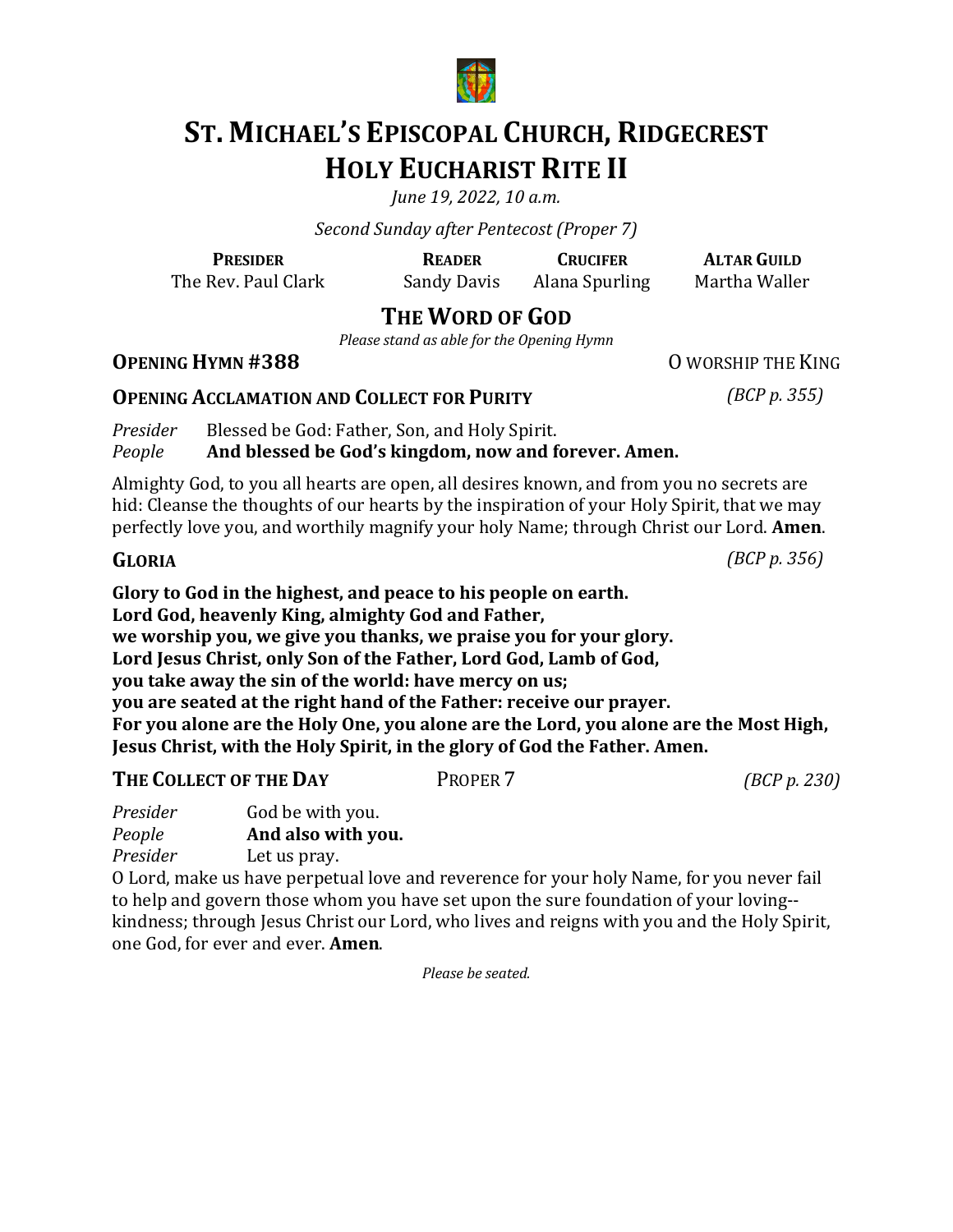## **THE FIRST READING ISAIAH 65:1-9** SANDY DAVIS

A READING FROM THE PROPHET ISAIAH. I was ready to be sought out by those who did not ask, to be found by those who did not seek me.

I said, "Here I am, here I am," to a nation that did not call on my name.

I held out my hands all day long to a rebellious people, who walk in a way that is not good, following their own devices; a people who provoke me to my face continually, sacrificing in gardens and offering incense on bricks; who sit inside tombs, and spend the night in secret places; who eat swine's flesh, with broth of abominable things in their vessels; who say, "Keep to yourself, do not come near me, for I am too holy for you."

These are a smoke in my nostrils, a fire that burns all day long.

See, it is written before me: I will not keep silent, but I will repay; I will indeed repay into their laps their iniquities and their ancestors' iniquities together, says the Lord; because they offered incense on the mountains and reviled me on the hills, I will measure into their laps full payment for their actions.

Thus says the Lord: As the wine is found in the cluster, and they say, "Do not destroy it, for there is a blessing in it," so I will do for my servants' sake, and not destroy them all.

I will bring forth descendants from Jacob, and from Judah inheritors of my mountains; my chosen shall inherit it, and my servants shall settle there.

Hear what the Spirit is saying to God's people. **Thanks be to God.**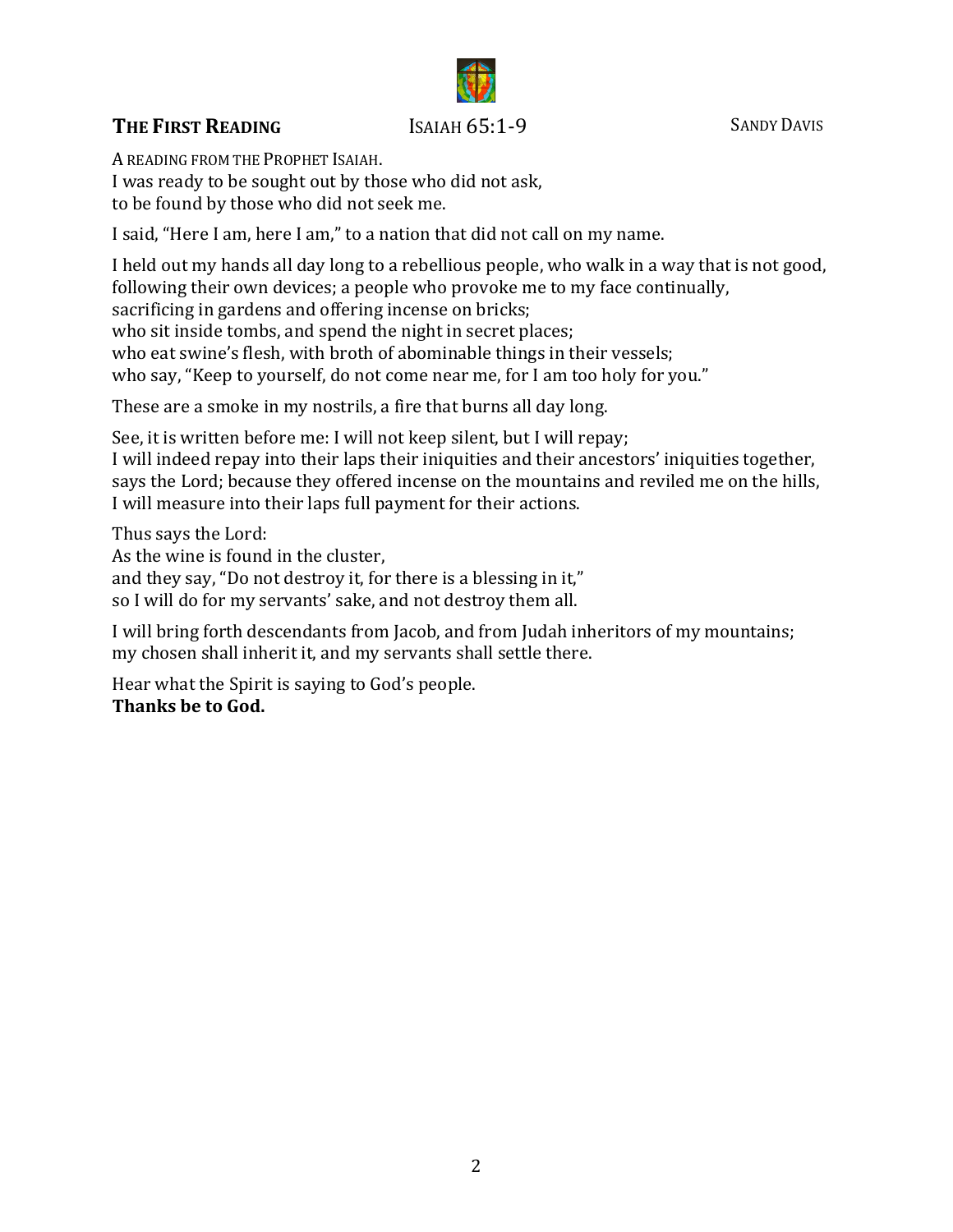

#### **THE RESPONSE** PSALM 22:18-27 SANDY DAVIS

*Remaining seated, the Leader and the People say the Psalm responsively by whole verse.* THE PSALM APPOINTED IS A PORTION OF PSALM 22. Be not far away, O LORD; \*

you are my strength; hasten to help me.

### Save me from the sword, \* **my** life from the power of the dog.

Save me from the lion's mouth, \* my wretched body from the horns of wild bulls.

#### I will declare your Name to my brethren; \* In the midst of the congregation I will praise you.

Praise the LORD, you that fear him; \* stand in awe of him, O offspring of Israel; all you of Jacob's line, give glory.

#### For he does not despise nor abhor the poor in their poverty; neither does he hide his face from them; \* but when they cry to him he hears them.

My praise is of him in the great assembly;  $*$ I will perform my vows in the presence of those who worship him.

#### The poor shall eat and be satisfied, and those who seek the LORD shall praise him: \* "May your heart live for ever!"

All the ends of the earth shall remember and turn to the LORD,  $*$ and all the families of the nations bow before him.

#### For kingship belongs to the LORD; \* **he rules over the nations.**

### **THE SECOND READING** GALATIANS 3:23-29 SANDY DAVIS

A READING FROM PAUL'S LETTER TO THE GALATIANS.

Now before faith came, we were imprisoned and guarded under the law until faith would be revealed. Therefore the law was our disciplinarian until Christ came, so that we might be justified by faith. But now that faith has come, we are no longer subject to a disciplinarian, for in Christ Jesus you are all children of God through faith. As many of you as were baptized into Christ have clothed yourselves with Christ. There is no longer Jew or Greek, there is no longer slave or free, there is no longer male and female; for all of you are one in Christ Jesus. And if you belong to Christ, then you are Abraham's offspring, heirs according to the promise.

Hear what the Spirit is saying to God's people. **Thanks be to God.**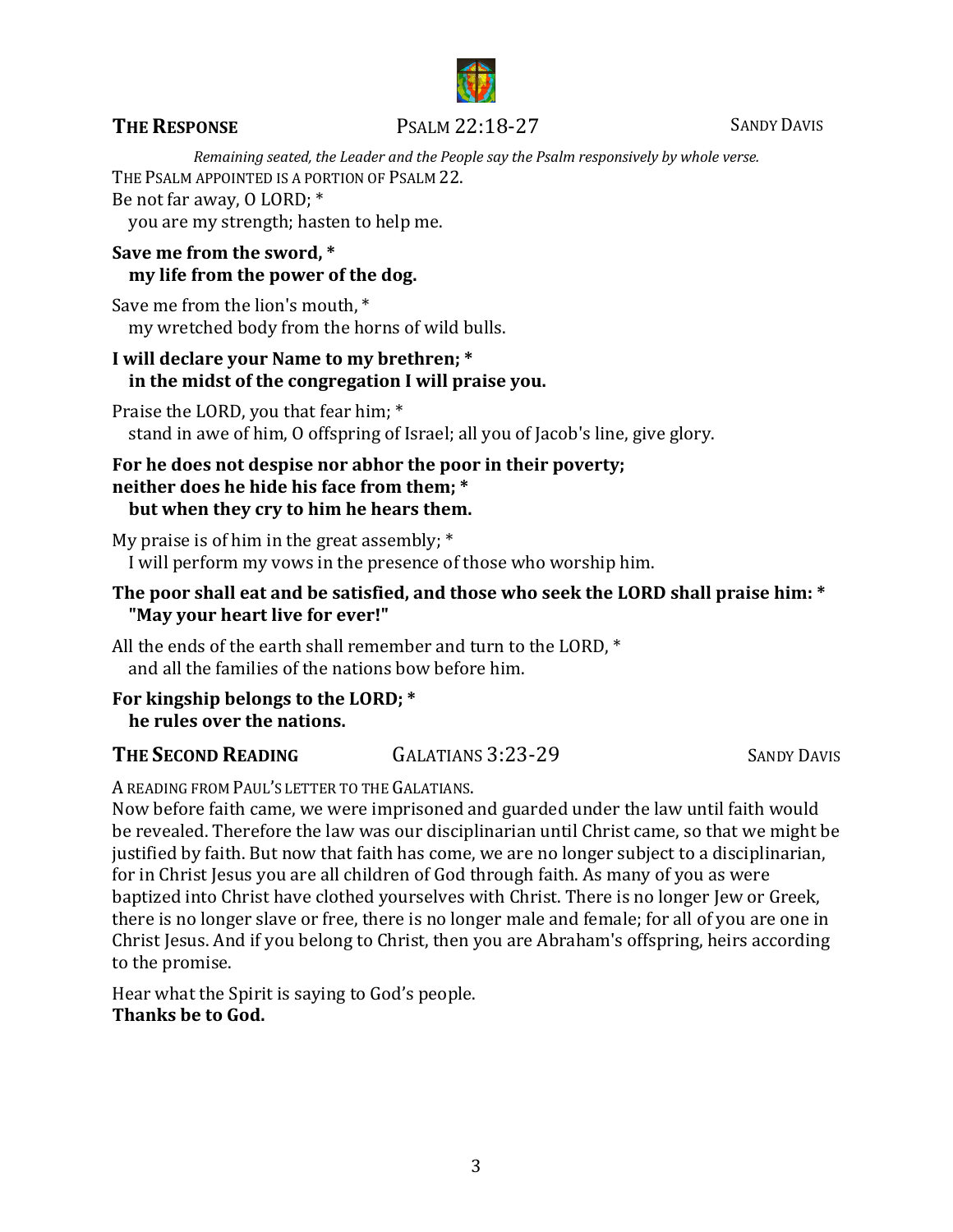

**SEQUENCE MUSIC** *Please stand as able for the Gospel Reading.* 

## **THE HOLY GOSPEL** LUKE 8:26-39 THE REV. PAUL CLARK

#### *Gospeller* The Holy Gospel of our Lord Jesus Christ according to Luke.<br>*People* **Glory to you, Lord Christ.** *Glory* **to you, Lord Christ.**

Jesus and his disciples arrived at the country of the Gerasenes, which is opposite Galilee. As he stepped out on land, a man of the city who had demons met him. For a long time he had worn no clothes, and he did not live in a house but in the tombs. When he saw Jesus, he fell down before him and shouted at the top of his voice, "What have you to do with me, Jesus, Son of the Most High God? I beg you, do not torment me" -- for Jesus had commanded the unclean spirit to come out of the man. (For many times it had seized him; he was kept under guard and bound with chains and shackles, but he would break the bonds and be driven by the demon into the wilds.) Jesus then asked him, "What is your name?" He said, "Legion"; for many demons had entered him. They begged him not to order them to go back into the abyss.

Now there on the hillside a large herd of swine was feeding; and the demons begged Jesus to let them enter these. So he gave them permission. Then the demons came out of the man and entered the swine, and the herd rushed down the steep bank into the lake and was drowned.

When the swineherds saw what had happened, they ran off and told it in the city and in the country. Then people came out to see what had happened, and when they came to Jesus, they found the man from whom the demons had gone sitting at the feet of Jesus, clothed and in his right mind. And they were afraid. Those who had seen it told them how the one who had been possessed by demons had been healed. Then all the people of the surrounding country of the Gerasenes asked Jesus to leave them; for they were seized with great fear. So he got into the boat and returned. The man from whom the demons had gone begged that he might be with him; but Jesus sent him away, saying, "Return to your home, and declare how much God has done for you." So he went away, proclaiming throughout the city how much Jesus had done for him.

*Gospeller* The Gospel of the Lord.<br>*People* Praise to you, Lord Ch

**Praise to you, Lord Christ.** 

**THE SERMON** THE **REV. PAUL CLARK** 

*A period of silence and personal reflection follows the sermon.*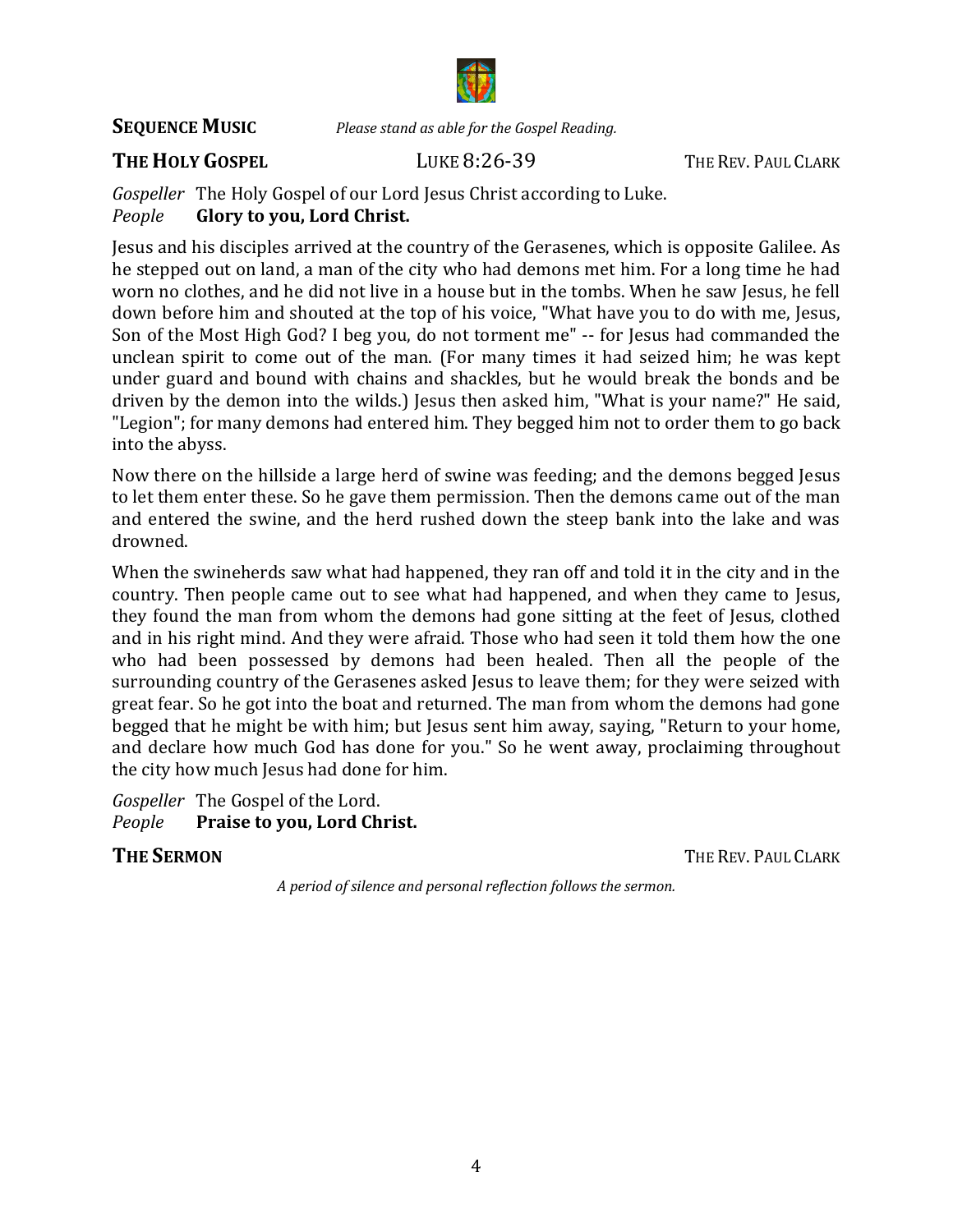#### **THE NICENE CREED** *Please stand as able (BCP pp. 358-359)*



We believe in one God, the Father, the Almighty, maker of heaven and earth, of all that is, seen and unseen.

We believe in one Lord, Jesus Christ, the only Son of God, eternally begotten of the Father, God from God, Light from Light, true God from true God, begotten, not made, of one Being with the Father. Through him all things were made. For us and for our salvation, he came down from heaven: by the power of the Holy **Spirit he became incarnate from the Virgin Mary, and was made man. For our** sake he was crucified under Pontius Pilate; he suffered death and was buried. On the third day he rose again in accordance with the Scriptures; he ascended into heaven and is seated at the right hand of the Father. He will come again in glory to judge the living and the dead, and his kingdom will have no end.

We believe in the Holy Spirit, the Lord, the giver of life, who proceeds from the **Father and the Son. With the Father and the Son he is worshiped and glorified.** He has spoken through the Prophets. We believe in one holy catholic and apostolic Church. We acknowledge one baptism for the forgiveness of sins. We look for the resurrection of the dead, and the life of the world to come. Amen.

#### **THE PRAYERS OF THE PEOPLE ALANA SPURLING**

In peace, let us pray to the Lord.

For the holy Church of God, that it may be filled with truth and love, and be found without fault at the day of your coming, we pray to you, O Lord. **Lord, have mercy.** fault at the day of your coming, we pray to you, O Lord.

For Michael our Presiding Bishop, for David our own Bishop, for all bishops and other ministers, and for all the holy people of God, we pray to you, O Lord. Lord, have mercy. ministers, and for all the holy people of God, we pray to you, O Lord.

For all who fear God and believe in you, Lord Christ, that our divisions may cease, and that all may be one as you and the Father are one, we pray to you, O Lord. Lord, have mercy. all may be one as you and the Father are one, we pray to you, O Lord.

For the mission of the Church, that in faithful witness it may preach the Gospel to the ends of the earth, we pray to you, O Lord. of the earth, we pray to you, O Lord.

In the Anglican communion for the Province of the Episcopal Church of South Sudan, and in our diocese for the work and ministry of the Commission on Ministry,<br>we pray to you, O Lord. **Example 20** Lord. we pray to you, O Lord.

For the peace of the world, that a spirit of respect and forbearance may grow among nations and peoples, we pray to you, O Lord.  $Lord$ , have mercy. nations and peoples, we pray to you, O Lord.

For those in positions of public trust especially Joseph our President, Gavin our Governor, and Eric our Mayor, that they may serve justice, and promote the dignity and freedom of every person, we pray to you, O Lord. every person, we pray to you, O Lord.

For the poor, the persecuted, the sick, and all who suffer; for refugees, prisoners, and all who are in danger; that they may be relieved and protected, we pray to you, O Lord.

Lord, have mercy.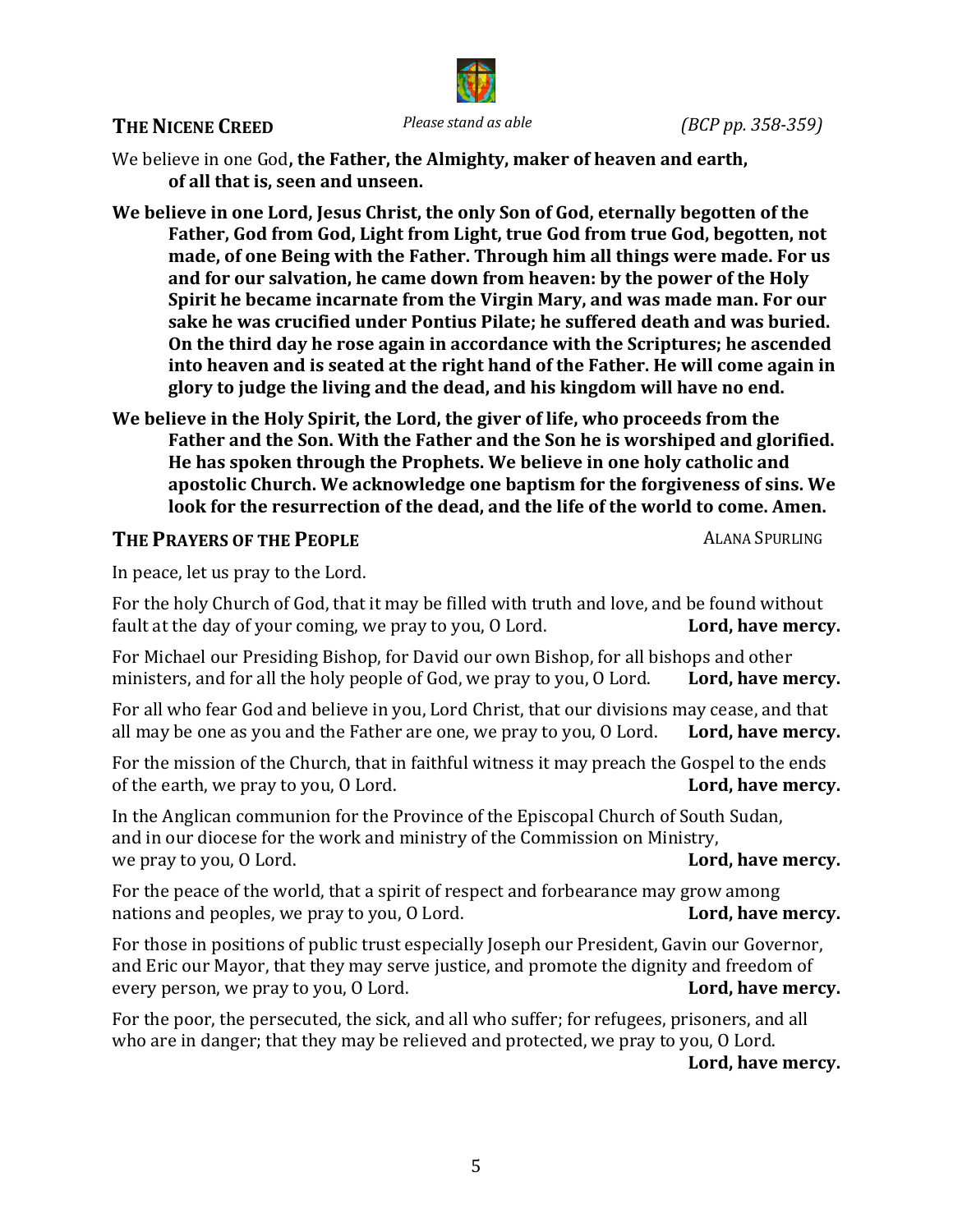For this congregation, that we may be delivered from hardness of heart, and show forth your glory in all that we do, we pray to you, O Lord. **Lord, have mercy.** your glory in all that we do, we pray to you, O Lord.

For all who have commended themselves to our prayers; for our families, friends, and neighbors; that being freed from anxiety, they may live in joy, peace, and health, we pray to you, O Lord. Lord, have mercy.

For Stan, Rita, Robert, and Carey, we pray to you, O Lord. **Lord, have mercy.** 

For all who have died in the communion of your Church, and those whose faith is known to you alone, that, with all the saints, they may have rest in that place where there is no pain<br>or grief, but life eternal, we pray to you, O Lord.<br>**Lord, have mercy.** or grief, but life eternal, we pray to you, O Lord.

Rejoicing in the fellowship of the ever-blessed Virgin Mary, St. Michael, and all the saints, let us commend ourselves, and one another, and all our life to Christ our God.

#### To you, O Lord our God.

*Presider:* Almighty and most loving God, through your Son Jesus, who came among us as a slave choosing rather to serve his disciples than to be served by them; help us in our weakness not to seek to oppress others, nor to make peace with any form of exploitation, but in all things earnestly and of our own free will to seek to serve each other following Christ's good example, this we ask in the name of Jesus Christ our Lord. **Amen**.

#### **CONFESSION OF SIN AND ABSOLUTION** (*BCP p. 360*)

*Presider:* Let us confess our sins against God and our neighbor.

*A* period of silent confession will be observed, followed by the congregation saying together:

Most merciful God, we confess that we have sinned against you in thought, word, and deed, by what we have done, and by what we have left undone. We have not loved **you** with our whole heart; we have not loved our neighbors as ourselves. We are truly sorry and we humbly repent. For the sake of your Son Jesus Christ, have mercy **on** us and forgive us; that we may delight in your will, and walk in your ways, to the **glory of your Name. Amen.**

*Priest:* Almighty God have mercy on you, forgive you all your sins through our Lord Jesus Christ, strengthen you in all goodness, and by the power of the Holy Spirit keep you in eternal life. **Amen**.

### **THE PEACE**

*Presider* The peace of Christ be always with you.<br>People **And also with you.** And also with you. *Please stay in your pew. Waving, bowing, and peace signs are appropriate. Please be seated.* 

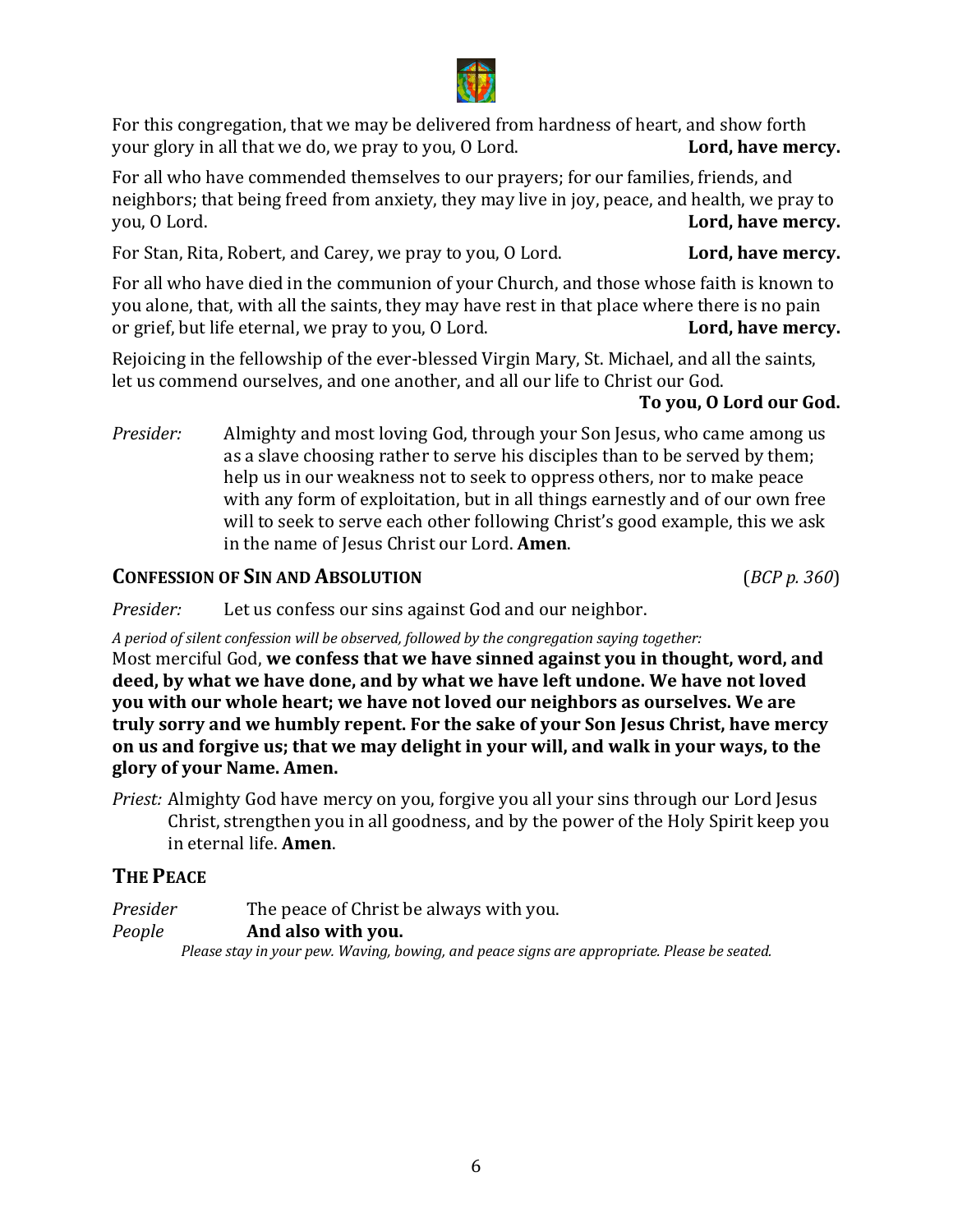**Coffee Hour and Bible Study** in the Parish Hall after service.

**Special Bishop's Committee Meeting** today at  $\sim$ 11:30 a.m.

**St. Michael's Zoom Evening Prayer, Thursdays** at 6:30 p.m. Zoom ID: 928 461 1047, Password: StMichael

Please mail your offerings to the church (at the mailing address below) or give to the church online using tithe.ly (https://tithe.ly/give?c=2212452).

For the latest news and information: visit www.stmichaelsridgecrest.org

For pastoral care: please call Deacon Cathy at 760-384-8824 or email **countmyblessings1@gmail.com** 

*Birthday Prayer* – *Prayer 50 or 51, BCP p. 830* Anniversary Prayer – BCP top of p. 431

## **THE HOLY COMMUNION**

### **OFFERTORY INVITATION** [EPHESIANS 5:2]

Walk in love, as Christ loved us and gave himself for us, an offering and sacrifice to God. *Please stand as able for the Offertory Hymn* 

**OFFERTORY HYMN #510** COME HOLY SPIRIT, HEAVENLY DOVE

|                             | THE GREAT THANKSGIVING                | EUCHARISTIC PRAYER A | (BCP p. 361) |
|-----------------------------|---------------------------------------|----------------------|--------------|
|                             | <i>Presider</i> The Lord be with you. |                      |              |
|                             | <i>People</i> And also with you.      |                      |              |
|                             | <i>Presider</i> Lift up your hearts.  |                      |              |
| $\mathbf{r}$ , $\mathbf{r}$ | $\blacksquare$                        |                      |              |

*People* **We lift them to the Lord.** 

*Presider* Let us give thanks to the Lord our God.

*People* **It is right to give God thanks and praise.** 

It is right, and a good and joyful thing, always and every-where to give thanks to you, Father Almighty, Creator of heaven and earth.

*Here a Proper Preface is said.*

Therefore we praise you, joining our voices with Angels and Archangels and with all the company of heaven, who forever sing this hymn to proclaim the glory of your Name:

#### Holy, holy, holy Lord, God of power and might, Heaven and earth are full of your glory. Hosanna in the highest. Blessed is he who comes in the name of the Lord. Hosanna in the highest.

*The people stand or kneel. The Presider continues*

Holy and gracious Father: In your infinite love you made us for yourself, and, when we had fallen into sin and become subject to evil and death, you, in your mercy, sent Jesus Christ, your only and eternal Son, to share our human nature, to live and die as one of us, to reconcile us to you, the God and Father of all.

He stretched out his arms upon the cross, and offered himself, in obedience to your will, a perfect sacrifice for the whole world.

**ANNOUNCEMENTS RICHARD HENDRICKS**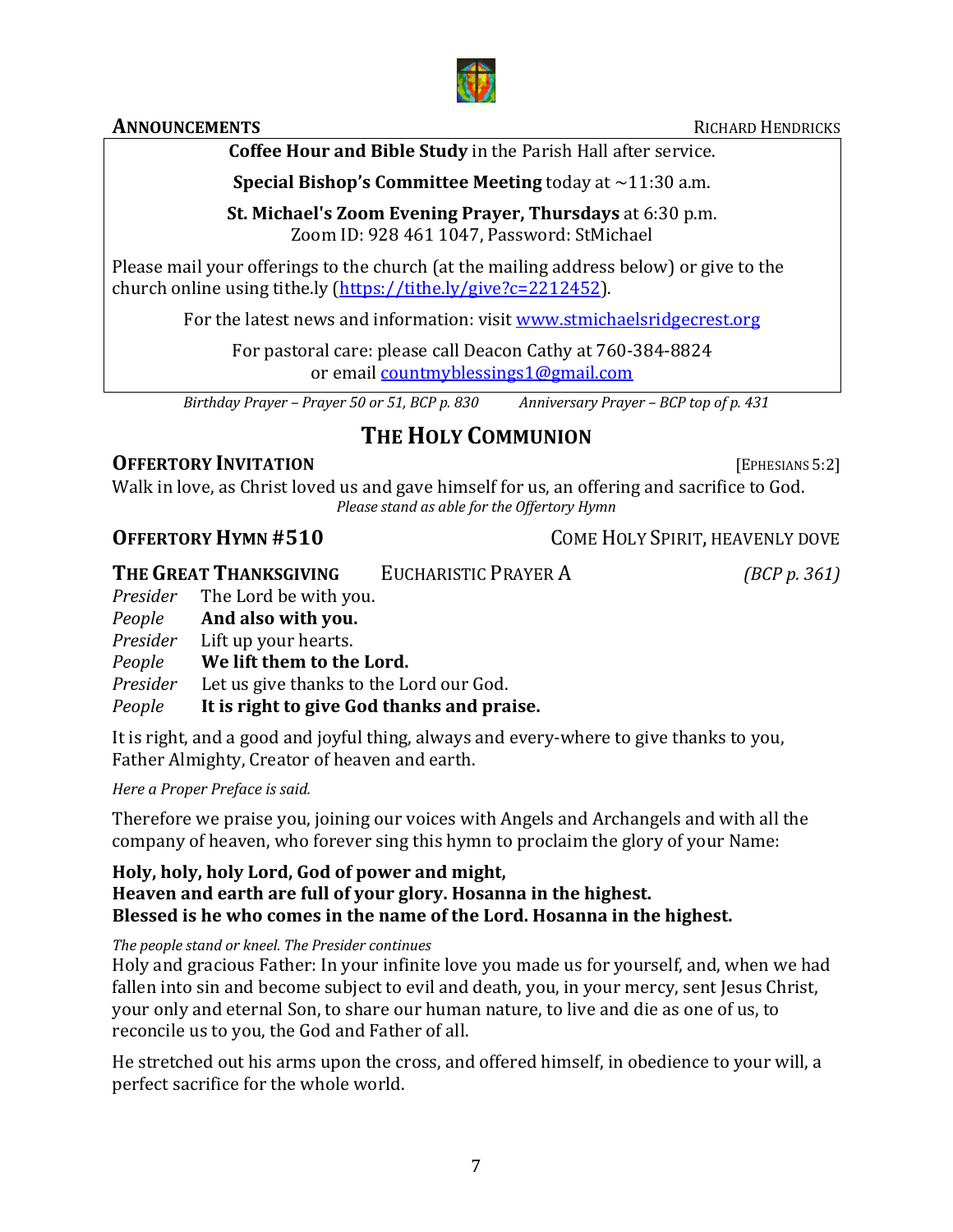

On the night he was handed over to suffering and death, our Lord Jesus Christ took bread; and when he had given thanks to you, he broke it, and gave it to his disciples, and said, "Take, eat: This is my Body, which is given for you. Do this for the remembrance of me."

After supper he took the cup of wine; and when he had given thanks, he gave it to them, and said, "Drink this, all of you: This is my Blood of the new Covenant, which is shed for you and for many for the forgiveness of sins. Whenever you drink it, do this for the remembrance of me."

Therefore we proclaim the mystery of faith:

#### **Christ has died. Christ is risen. Christ will come again.**

#### *The Presider continues*

We celebrate the memorial of our redemption, O Father, in this sacrifice of praise and thanksgiving. Recalling his death, resurrection, and ascension, we offer you these gifts. Sanctify them by your Holy Spirit to be for your people the Body and Blood of your Son, the holy food and drink of new and unending life in him. Sanctify us also that we may faithfully receive this holy Sacrament, and serve you in unity, constancy, and peace; and at the last day bring us with all your saints into the joy of your eternal kingdom.

All this we ask through your Son Jesus Christ: By him, and with him, and in him, in the unity of the Holy Spirit all honor and glory is yours, Almighty Father, now and for ever. **AMEN**.

And now, as our Savior Christ has taught us, we are bold to say,

**Our Father, who art in heaven, hallowed be thy Name, thy Kingdom come,** thy will be done on earth, as it is in heaven. Give us this day our daily bread. And forgive us our trespasses, as we forgive those who trespass against us. And lead us not into temptation, but deliver us from evil. For thine is the kingdom, and the power, and the glory, for ever and ever. Amen.

## **THE BREAKING OF THE BREAD** (*BCP p.* 364)

*The Presider breaks the consecrated Bread. Presider* Christ our Passover is sacrificed for us;<br>*People* **Therefore let us keep the feast. Therefore let us keep the feast.** 

#### *The Presider says*

*The response is:* 

The Gifts of God for the People of God. Take them in remembrance that Christ died for you, and feed on him in your hearts by faith, with thanksgiving.

### WHEREVER YOU ARE IN YOUR SPIRITUAL JOURNEY, YOU ARE WELCOME AT GOD'S TABLE.

Please come up to the altar rail for communion. The priest will wear a mask.

*The Bread is given to the people using these words* The Body of Christ, the bread of heaven.<br>The response is:<br>**Amen.** 

Gluten free wafers are available upon request, please ask the minister during Communion.

### **COMMUNION MUSIC**